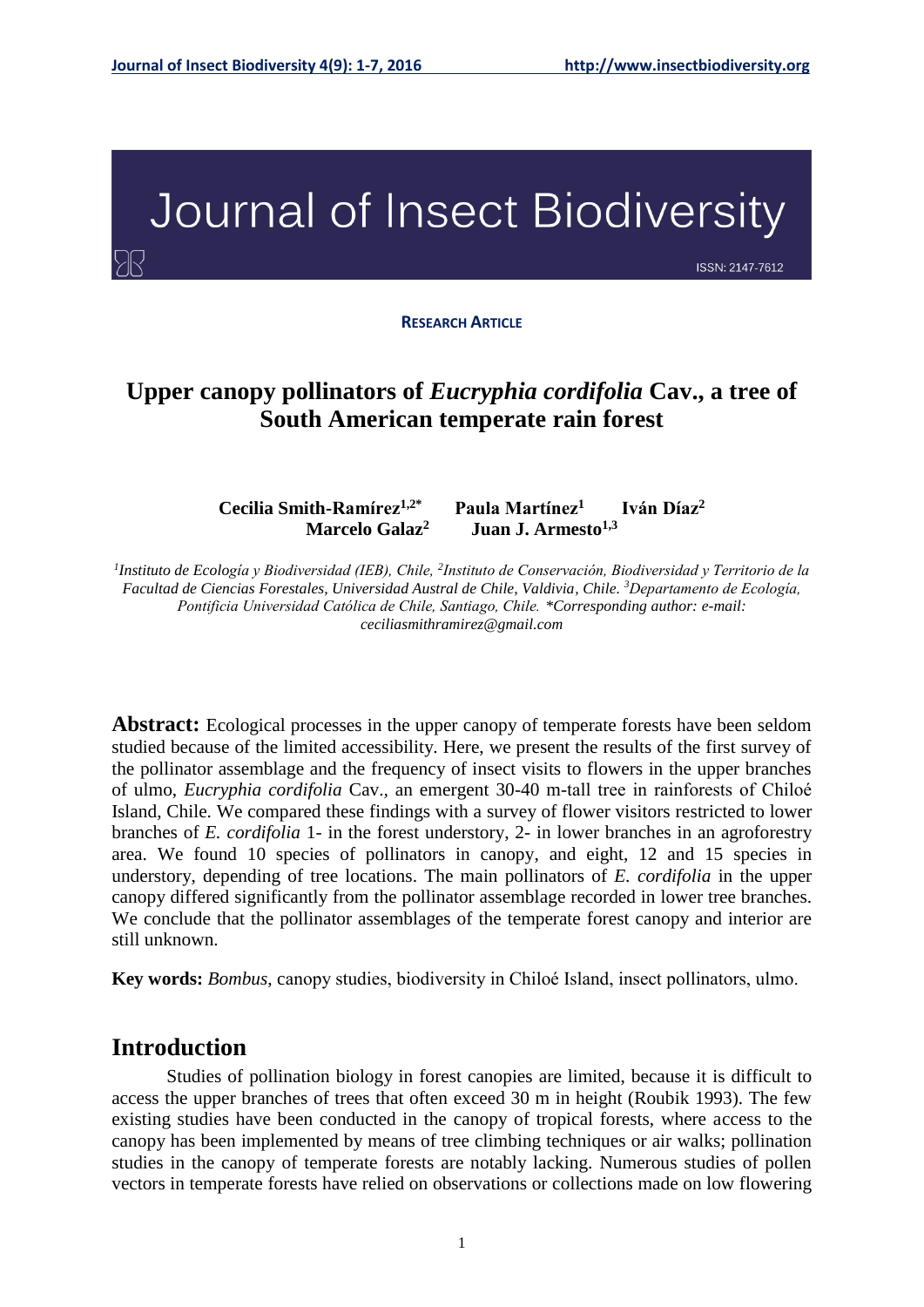branches, which are often located one to three meters from the ground level. In these studies, it has been found that around 180 species pollinate flowers, insects and birds, almost all of them natives (Smith-Ramírez 1998, Smith-Ramírez & Armesto 2003, Smith-Ramírez *et al.* 2005, Smith-Ramírez *et al.* 2014), which gives the impression that the biodiversity of pollinators in temperate forests is relatively known. The first objective of this study was to assess the species composition of pollinator assemblages and the frequency of visits to flowers in the crown branches of emergent *Eucryphia cordifolia* (Cunoniceae) trees in the canopy of an old-growth temperate rainforest in southern South America. The crown of this large evergreen broad-leaved tree often rises up to 30 m above the ground and extends for a radius of 10-15 m. A second goal of this study was to compare our findings with other studies of flower visitors focused on the lower branches of individuals of the same tree species in the understory. To our knowledge, this is the first report of pollinator diversity and flower visitation in the upper canopy of an austral temperate rainforest.

# **Material and methods**

*E. cordifolia* Cav. is an evergreen broad-leaved tree from temperate rainforests. It occupies an emergent position in the forest canopy supporting a diverse array of climbers and epiphytes, including ferns, mosses and vascular plants (Díaz *et al*. 2010). This tree species has relatively large (5-6 cm in diameter), disk-shaped, symmetric white flowers, with many stamens, and offers abundant nectar and pollen rewards to pollinators, which are nearly all insects (Smith-Ramírez *et al*. 2005). Peak flowering of this species occurs in Chiloé forests from late January to early February (Smith-Ramírez & Armesto, 1994). This plant has a selfincompatible reproductive system and is strongly dependent on insect pollinator visits for setting fruits (Riveros, 1991).

The present study was conducted in a large patch (ca. 1000 ha) of old-growth rainforest in the northern part of Chiloé Island, in the locality Guabún in the Lacucycuy Peninsula (41˚ 38´ S, 74˚ 01´W). During three days in February 2007, during the peak of flowering season, we recorded the pollinator assemblage of *E. cordifolia* in the canopy of two individual trees that have an emergent position in the forest canopy at 30 m height. The trees were climbed using ropes and arborist techniques following the protocols described by the Tree Climbing Coalition USA (2006). Since it was difficult to choose and be acquainted with the study trees, we concentrated our work on two of them. To be acquainted with a tree means to get to know the branches that are strong enough to support the weight of researchers and to attach the climbing ropes. In addition, it was necessary for the climber to be able to position him or herself on the climbing rope in a way that allowed visual access to nearby flowering branches (sometimes not from the same tree that is climbing) and to detect and identify pollinators. Only after climbing several trees was it possible to know whether the conditions for sampling were adequate. The flowering branches studied were located approximately 23-25 meters above the ground in the forest canopy layer. We surveyed the pollinator visiting the flowers by sitting on a swing specially designed for conducting field observations in the canopy (Peña-Foxon & Díaz 2012). We completed 360 minutes of observations in total, 180 min in each *E. cordifolia* tree sampled. We compared species composition of the flower visitors and the frequency of visits to flowers in the canopy with simultaneous observations in the lower branches (c. two-three meters height) of two *E. cordifolia* trees in the same forest stand. In these trees we completed 240 observation minutes on flowering branches at two meters above the ground (120 min per tree). The survey of pollinators of *E. cordifolia* in the forest understory was made on trees different from those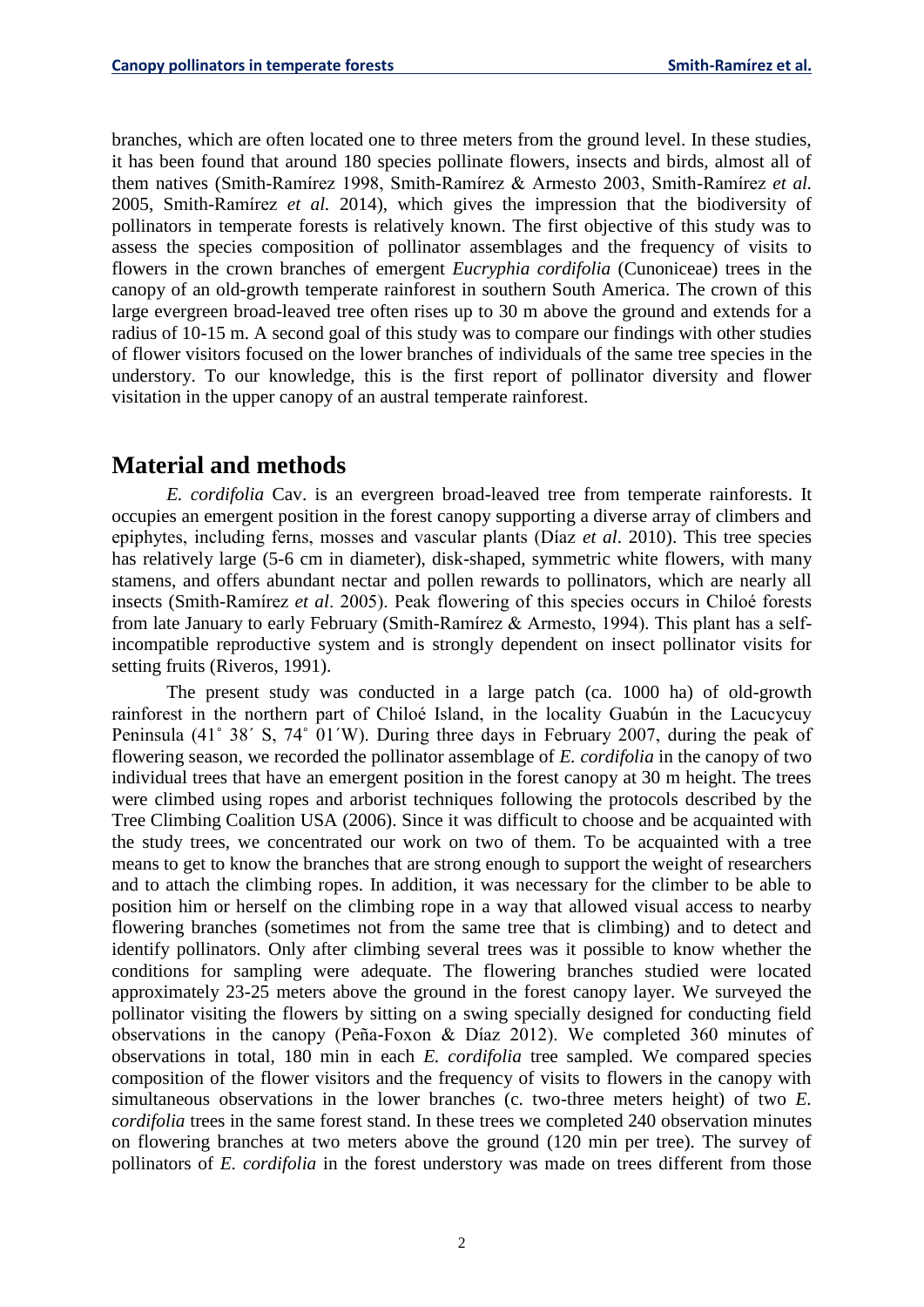used for canopy sampling, because the emergent trees with flowers in the canopy do not have lower branches. The studied trees (canopy and understory sampling) were found within an area of a 400 m radius inside the forest. The sample was made on sunny days. Rainy weather precluded increasing the number of observation periods for the understory trees.

In addition, we compared the pollinator assemblages of canopy emergent *E. cordifolia* trees with *E. cordifolia* trees sampled in forest patch edges and isolated trees in an agroforestry landscape near the locality of Caulín, northern Chiloé Island (41° 49' S, 73° 37' W). This landscape mosaic of pastures and remnant forest patches is located about 22 km away from the forests of Guabún, where the canopy and understory pollinator studies were made. We reanalyzed pollinator data presented by Smith-Ramírez *et al.* (2014), who reported data collected two and five days before the present canopy study. Here, we reanalyzed data from 240 min of pollinator observations in each of two trees in forest patch edges and in two isolated remnant trees found within grazing pastures. The edge and isolated trees were about 400 m away from each other. The distance between the two edges and the two isolated remnant trees was about 15 to 25 m. All of these pollinator records, including those in the upper canopy study, were collected from February 18 to 26, 2007. The specimens were classified using a reference entomological collection based at Universidad Metropolitana de Ciencias de la Educación (UMCE), Santiago, Chile.

Pollinator observations were made by four people working simultaneously. The observations were divided into periods of 20 minutes each, with a pause of 10 to 60 minutes between sampling periods. These 20-minute periods were considered sampling units in subsequent analyses. During each observation period, the researcher focused on one quadrant, including 10 to 20 flowers in order to obtain information about pollinator frequency per flower number. We defined as pollinators all animal species that contacted the anthers and/or stigmata of *E. cordifolia* flowers. Due to the particular morphology of their flowers, an open corolla (5 cm across) with many short stamina it was easy to record contacts with the anthers and stigmata visually when insects were looking for nectar and pollen. However, it was not always possible to collect the insect flower visitors in the forest canopy due to the limited mobility of the researchers. Comparisons between frequencies of visits to flowers by different pollinators were analyzed using the student t-test, after data were log-transformed for normality.

#### **Results**

A total of 10 pollinator species with 31 individuals were recorded in the upper canopy, and eight species with 22 individuals in the understory of the Guabún rainforest during the sampling period (Table 1). All the pollinators were insects with the exception of a hummingbird, *Sephanoides sephaniodes* Lesson & Garnot which was recorded in the canopy. Only one of these pollinators (*Platynocera* sp. 1) was shared between the flowering branches in the two forest layers. The most frequent species visiting flowers in the upper canopy were *Aneriophora aureorufa* Philippi (Syrphidae) and *Platynocera* sp. 1 (Cerambycidae) (Table 1). In contrast, the most frequent flower visitor in the forest understory was a species belonging to the Mordellidae. During the entire sampling period, we recorded 31 visits to flowers in the forest canopy, and 20 visits to flowers in the understory. The frequency of visits to flowers standardized by observation period was similar for trees in the upper canopy and the understory (Student's t-test, *P*=0.15).

In the forest-pasture land mosaic, where we sampled at a height of 1.5-2.5 m, we found 15 pollinator species for trees in forest edges and 12 species in the case of isolated

3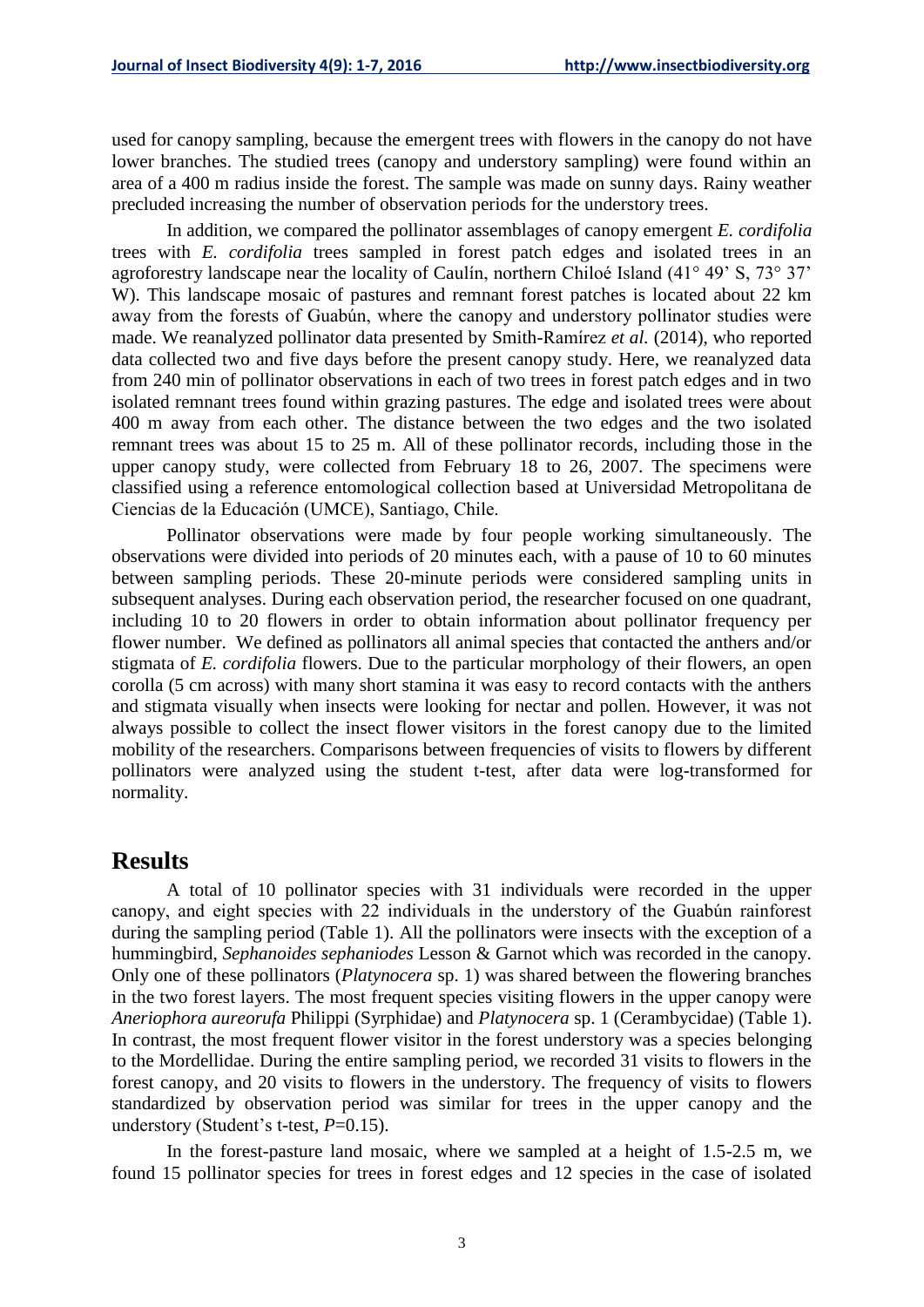trees in open pastures. Four pollinator species were shared between trees in edges and trees in pastures (Table 1). The main flower visitors in both settings were the same, the honeybee *Apis mellifera* L. and the native bumblebee *Bombus dahlbomii* Guérin-Méneville. In total, we recorded 16 visits to *E. cordifolia* flowers in forest edges and 26 visits to flowers of isolated trees in pastures. The frequency of visits standardized by observation period was similar for trees in forest edges and in the middle of pastures (Student's t-test *P*=0.2).

Two pollinator species that visited flowers in the forest canopy (25 m) were shared with trees in forest edges and pastures; these species were the fly *A. aureorufa* and the bumblebee *B. dahlbomii*. At least one species was present both in the forest-pasture land mosaic and in the understory of old-growth forest in Guabún, which was Sarcophagidae sp. 5. Other species observed in these settings were impossible to collect for identification. The frequency of visits to flowers between the two areas studied (old-growth forest and agroforestry area) did not differ significantly (Student´s t *P*=0.09). More visits of introduced species (N=58) occurred in agroforestry areas than in old growth forest (N=1).

**Table 1.** Pollinators of *Eucryphia cordifolia* in four different habitats in Chiloé Island, Chile: upper canopy of an old-growth, evergreen temperate forest, lower branches in the understory of the same old-growth forest, branches up to 1.5-2.3 m for trees in forest patch edges in a forest-pasture land mosaic in Caulín, Chiloé, and isolated trees in pastures in the same area.

|                                  |                           | <b>Number</b>                 | of             |
|----------------------------------|---------------------------|-------------------------------|----------------|
|                                  |                           | individuals                   | Visits/flower/ |
| <b>Pollinator species</b>        | Order, family             | /observation period           | minute $X$ 100 |
|                                  |                           | $\mathbf{X}$<br>100<br>(visit |                |
|                                  |                           | number)                       |                |
| <b>Upper canopy flowers</b>      |                           |                               |                |
| Aneriophora aureorufa            | Diptera, Syrphidae        | 2.35(8)                       | 0.118          |
| Platynocera sp. 1                | Coleoptera, Cerambycidae  | 2.35(8)                       | 0.118          |
| Melanostoma fenestratus          | Diptera, Syrphidae        | 1.18(4)                       | 0.059          |
| Colletia aff. seminitidus        | Hymenoptera, Colletidae   | 0.88(3)                       | 0.044          |
| Bombus dalhbomi                  | Hymenoptera, Apidae       | 0.59(2)                       | 0.030          |
| Sarcophagidae sp. 7              | Diptera, Sarcophagidae    | 0.59(2)                       | 0.030          |
| Platynocera sp. 2                | Coleoptera, Cerambycidae  | 0.29(1)                       | 0.015          |
| Hemiptera 1                      | Hemiptera                 | 0.29(1)                       | 0.015          |
| Lauxanidae 1                     | Diptera, Lauxanidae       | 0.29(1)                       | 0.015          |
| Sephanoides sephaniodes          | Ave, Trochilidae          | 0.29(1)                       | 0.015          |
| <b>Forest understory flowers</b> |                           |                               |                |
| Mordella sp 1                    | Coleoptera Mordellidae    | 4.44(8)                       | 0.222          |
| Staphilinidae 1                  | Coleoptera, Staphilinidae | 1.67(3)                       | 0.084          |
| Staphilinidae 2                  | Coleoptera, Staphilinidae | 1.67(3)                       | 0.084          |
| Sarcophagidae sp. 5              | Diptera, Sarcophagidae    | 1.67(3)                       | 0.084          |
| Platynocera 1                    | Hymenoptera, Cerambycidae | 1.11(2)                       | 0.056          |
| Eristalis tenax*                 | Diptera, Syrphidae        | 0.56(1)                       | 0.028          |
| Lauxanidae 1                     | Diptera, Lauxanidae       | 0.56(1)                       | 0.028          |
| Unknown species 1                | Diptera, Tachinidae       | 0.56(1)                       | 0.028          |
| <b>Forest edge</b>               |                           |                               |                |
| Apis mellifera*                  | Hymenoptera, Apidae       | 9.79(47)                      | 0.490          |
| Bombus dalhbomi                  | Hymenoptera, Apidae       | 1.01(5)                       | 0.052          |
| Sarcophagidae sp. 1              | Diptera, Sarcophagidae    | 0.63(3)                       | 0.032          |
| Vespula germanica*               | Hymenoptera, Vespidae     | 0.63(3)                       | 0.032          |
| Lauxanidae sp. 3                 | Diptera, Lauxanidae       | 0.63(3)                       | 0.032          |
| Corynura atrovirens              | Hymenoptera, Halictidae   | 0.42(2)                       | 0.021          |
| Cadeguala occidentalis           | Hymenoptera, Colletidae   | 0.21(1)                       | 0.011          |
| Lypha erigonopsidis              | Diptera, Tachinidae       | 0.21(1)                       | 0.011          |
| Sarcophagidae sp. 3              | Diptera, Sarcophagidae    | 0.21(1)                       | 0.011          |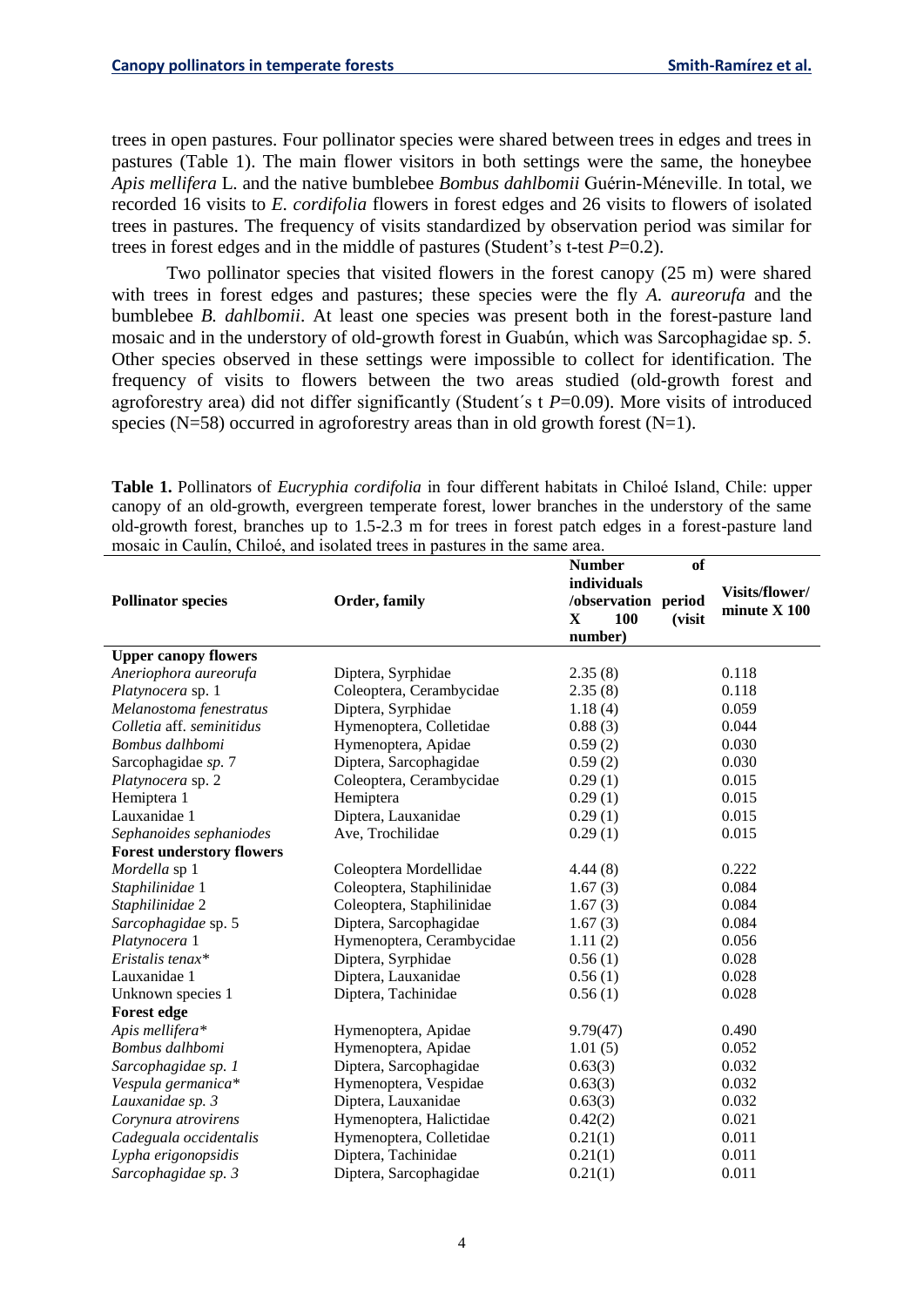| Diptera, Sarcophagidae  | 0.21(1) | 0.011                                                                                                      |
|-------------------------|---------|------------------------------------------------------------------------------------------------------------|
| Coleoptera, Cantharidae | 0.21(1) | 0.011                                                                                                      |
| Diptera, Nemestrinidae  | 0.21(1) | 0.011                                                                                                      |
| Diptera, Nemestrinidae  |         | 0.011                                                                                                      |
| Diptera, Syrphidae      |         | 0.011                                                                                                      |
| Diptera, Syrphidae      |         | 0.011                                                                                                      |
|                         |         |                                                                                                            |
| Hymenoptera, Apidae     |         | 0.125                                                                                                      |
| Hymenoptera, Apidae     | 1.45(7) | 0.073                                                                                                      |
| Diptera, Syrphidae      |         | 0.032                                                                                                      |
| Hymenoptera, Halictidae |         | 0.032                                                                                                      |
| Diptera, Nemestrinidae  |         | 0.021                                                                                                      |
| Hymenoptera, Halictidae | 0.21(1) | 0.011                                                                                                      |
| Hymenoptera, Halictidae | 0.21(1) | 0.011                                                                                                      |
| Diptera, Syrphidae      | 0.21(1) | 0.011                                                                                                      |
| Diptera, Syrphidae      | 0.21(1) | 0.011                                                                                                      |
| Diptera, Nemestrinidae  |         | 0.011                                                                                                      |
| Diptera, Sarcophagidae  |         | 0.011                                                                                                      |
| Hymenoptera, Vespidae   |         | 0.011                                                                                                      |
|                         |         | 0.21(1)<br>0.21(1)<br>0.21(1)<br>2.5(12)<br>0.63(3)<br>0.63(3)<br>0.42(2)<br>0.21(1)<br>0.21(1)<br>0.21(1) |

\*Introduced species

#### **Discussion**

Despite our limited sample size, we believe this first effort to study pollinator assemblages at 25 m height in the forest canopy, by using climbing techniques, provides important data to expand our knowledge of pollinator species composition in the temperate rain forests of Chiloé Island. This study makes it possible, for the first time, to compare pollinators in the upper canopy with pollinators that visit flowers on lower branches.

One of the most remarkable results from the present study was the record of *Colletia*  aff. *seminitidus* Spinola in the upper canopy of the old-growth forest of Guabún. This is a very conspicuous bee, which had not been recorded previously in the course of our 18- year study of the pollinator assemblages visiting flowers in lower branches of *E. cordifolia* and other plant species in northern Chiloé Island (Smith-Ramírez *et al*. 2005; Smith-Ramírez *et al*. 2014). This addition to the known pollinator assemblage of the canopy tree *E. cordifolia cordifolia* is relevant, because nearly 150 pollinator species or morpho-species have already been described to pollinate *E. cordifolia* flowers, one of the largest, richest pollinator assemblages for any forest tree in this area (Smith-Ramírez *et al*. 2014). Another outstanding result from the canopy study is the dominance of *A. aureorufa* in the pollinator assemblage of upper branches, and the presence of a species of the Mordellidae in the assemblage of flower visitors of the old-growth forest understory. During 15 years of pollinator studies in the forest-pasture land mosaic of Caulín and other similar locations in northern Chiloé Island (Senda Darwin Biological Station, about 8 km from Caulín), the most important flower visitors of *E. cordifolia* and 12 other forest species have always been strongly conservative, primarily the honeybee *A. mellifera* and the bumblebee *B. dahlbomii*, which together accounted for 42 to 58 percent of the frequency of visits to flowers (Smith-Ramírez *et al*. 2005). The absence of honeybees in the canopy and understory of the old-growth forest in Guabún was surprising because many colonies are brought to the island every year during the peak flowering period of *E. cordifolia* and other forest trees. Therefore, these insects are expected to be widespread in northern Chiloé, a region well known for its commercial production of *E. cordifolia* honey. It is likely that honeybees are missing from the old-growth forest, because the food habitat of this species comprises mainly trees on forest edges and in open areas without a closed canopy, as documented by Smith-Ramírez *et al*. (2005). The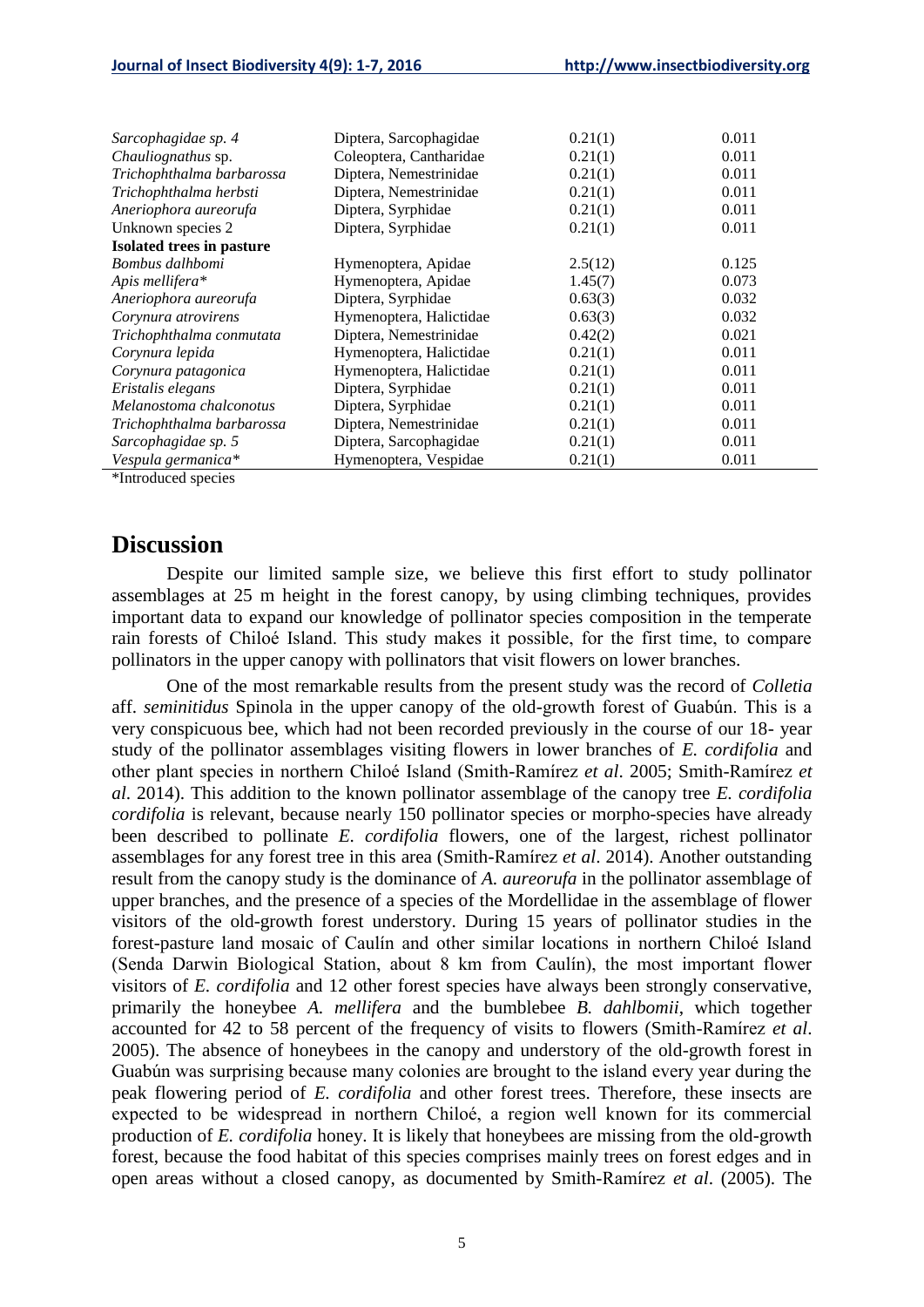pollinator assemblages described here might represent the situation restricted to large patches of old-growth forests without major human impact, or areas far from human-dominated landscapes. In fact, 200 km north of Chiloé Island, in the foothills of the Andes, pollinator faunas of indigenous temperate forests were characterized by a low abundance of honeybees, while at lower elevations, in small forest patches and isolated trees in pastures interspersed in a large area of farm and pastureland, the abundance of honeybees was much higher (Smith-Ramírez unpublished data). Less frequent upper canopy flower visitors differ greatly from understory flower visitors, but such variability in species composition of pollinators also occurs when comparing *E. cordifolia* trees from different individuals and years in Chiloé (Smith-Ramírez *et al*. 2014).

From the results of this study, we cannot ascertain whether different pollinator species use different vertical strata along *E. cordifolia* trees (e.g., flowers in the upper canopy versus understory branches when present) because we did not sample systematically along the height of the tree and the sample size is still limited. Such differentiation of pollinator assemblages along the height of the tree has been proposed for some pollinator groups in tall tropical forests (Roubik 1993). The present study provides strong evidence that our current knowledge of the pollinator assemblage composition and diversity in temperate forests of southern South America is still incomplete and restricted to lower layers of the forests. Future studies assessing tree pollinator diversity should focus particularly on the remnants of oldgrowth forest and the forest canopy. In addition, the absence of introduced species in the canopy of old-growth rain forests is remarkable.

## **Acknowledgements**

We are grateful to Andrea Suazo for their assistance in the field, the English edition by Denise Fliegel and Lori Bell, and the comments of two anonymous reviewers. We dedicate this study to our deceased friend and college Lorena Suarez. Comments from two anonymous reviewers are appreciated. This study was financially supported by PFB-23 (CONICYT) and ICM P05-002 and is part of a long-term study of pollinator assemblages in Chiloe forests supported by the LTSER-Network, Chile.

### **References**

- **Díaz I. A., Correa C., Peña-Foxon M. E., Méndez M. A. & Charrier A. 2010.** First record on an amphibian in the canopy of temperate rainforests of southern South America: *Eupsophus calcaratus* (Cycloramphidae). *Bosque* 2: 165–168.
- **Peña-Foxon M. E. & Díaz I. A. 2012.** An inexpensive portable platform for wildlife observation in the forest canopy. *Bosque* 33: 233–236.
- **Riveros M. 1991.** Aspectos sobre la biología reproductiva en dos comunidades del sur de Chile, 40°S. Ph.D. Dissertation. Facultad de Ciencias, Universidad de Chile, Santiago, Chile.
- **Roubik D. W. 1993.** Tropical pollinators in the canopy and understory: field data and theory for stratum "preferences". *Journal of Insect Behaviour* 6: 659–673.
- **Smith-Ramírez C. 1993.** Los picaflores y su recurso floral en el bosque templado de la isla de Chiloé, Chile. *Revista Chilena de Historia Natural* 66: 65–73.
- **Smith-Ramírez, C**. & **Armesto J. J. 2003**. Foraging behaviour of bird pollinators on *Embothrium coccineum* (Proteaceae) trees in forest fragments and pastures in southern Chile. *Austral Ecology* 28: 53–60.